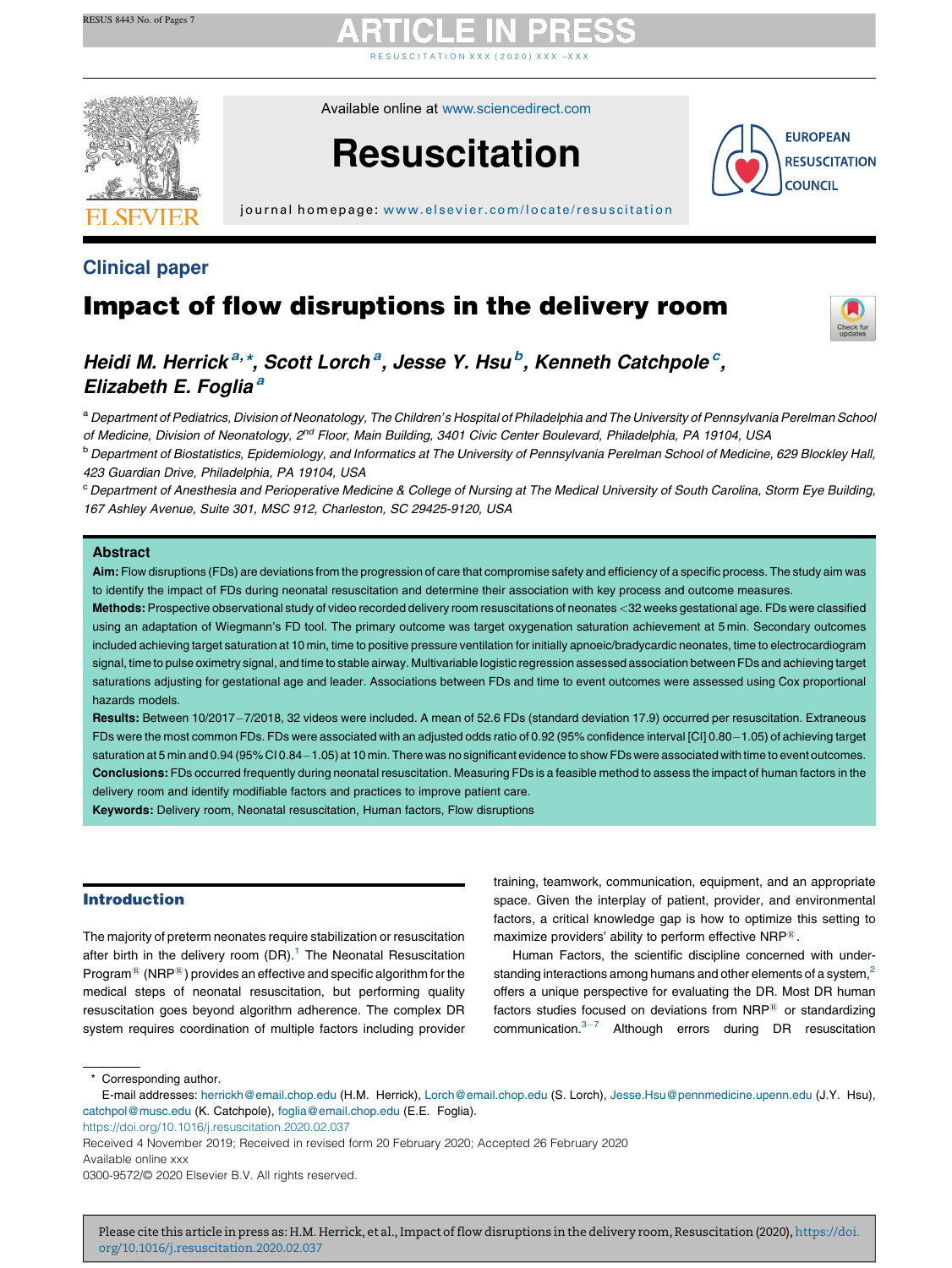# **ARTICLE IN PRESS**

arecommon, $3-5$  the systematic conditions that predispose to these errors have not been identified. Flow Disruptions (FDs) are defined as deviations from the progression of care that compromise safety and efficiency of a specific process derived from direct observations of clinical work.<sup>[8](#page-5-0)</sup> A FDs tool was first developed for the cardiovascular operating room as a method for objectively measuring and classifying the impact of human factors in a high acuity medical setting.<sup>[8](#page-5-0)</sup> This tool has since been modified and studied in numerous medical fields including cardiovascular surgery, general surgery, robotic surgery, cardiac anaesthesia, and trauma resuscitation in the emergency room. $9-15$  FDs [contribute](#page-5-0) to errors, accidents, and in some cases, adverse outcomes.<sup>8</sup> Since they demonstrate systemic failures to support human performance, FDs can be used to identify, evaluate, and rectify hidden mismatches between people and systems. Subsequent classification and rectification of these breakdowns have led to improvements in the operating room and trauma bay settings. $8,10-13,16$ 

Similar to the operating room and trauma bay, the DR is a high acuity setting that requires coordination of providers, environment, and equipment. The objectives of this study were two-fold: first, to identify and classify FDs during neonatal resuscitation, and second, to determine the association between number and type of FDs and key process and outcome measures of neonatal resuscitation.

#### Methods

#### Setting and design

This was a pilot single-centre prospective observational study in a level III academic delivery hospital. Resuscitations for all high-risk deliveries are performed in a separate infant resuscitation room adjoining the obstetrical operating suite, and the resuscitation team completes a pre-resuscitation huddle with checklist before each delivery at this site. Video recording is routine practice at this site for all high-risk deliveries for quality improvement purposes. The video recordings include audio and three visual outputs: a close view of the patient, a wide-angle view of the providers, and simultaneous video feed output from the vital sign monitor. This study was deemed quality improvement exempt from institutional review board oversight.

#### Procedure

Video recorded DR resuscitations of neonates less than 32 weeks gestational age were analysed for FDs by a single observer who receivedFDtrainingfromahumanfactorsexpert.Videoanalysisstarted at time of birth and continued until establishment of a stable airway (defined below) or 10 min, whichever was greater. If a stable airway was not established, videos were analysed for 30 min. Inclusion criteria: Resuscitations of singleton neonates less than 32 weeks gestational age who required respiratory support during resuscitation. Exclusion criteria: Resuscitations of neonates  $\geq$ 32 weeks gestational age, congenital anomalies, multiple gestation, no need for respiratory support, a video recording that did not capture time of birth or did not last 10 min, or a video recording with a blocked view.

FDs were classified according to a modified version of Wieg-mann's FD tool<sup>[8,10](#page-5-0)</sup> [\(Table](#page-2-0) 1). The FD tool was modified with input of both a human factors expert and a neonatal resuscitation expert. The time, category, impact, and a brief description were documented for each FD. Impact was classified as low (minimal disruption to the progression of the resuscitation), medium (some disruption to the

progression of the resuscitation), or high (total cessation of the progression of the resuscitation for any duration), consistent with a previous FD study[.10](#page-5-0) Prior to study initiation, five video recordings were analysed for FDs and discussed with both a resuscitation expert and a human factors expert to develop consistent FD documentation. During the study, all unclear FDs were discussed with study team members with consensus ruling. Resuscitation characteristics collected included patient birth gestational age and weight, team leader training level, daytime resuscitation (defined as 8:00AM-5:30PM), weekday (Monday through Friday) versus weekend (Saturday and Sunday) resuscitation, levels of support required, and adequate team notification (defined as  $>$  5 min notification prior to time of birth).

The primary outcome was achievement of target oxygen saturation at 5 min defined as  $80\% - 95\%$  SpO<sub>2</sub> or  $>80\%$  SpO<sub>2</sub> if the FiO<sub>2</sub> was 21%. The 5 min oxygen saturation was the median value of saturations recorded every 10 s during the 5th minute of life. Secondary outcomes were achievement of target oxygen saturation at 10 min (median oxygen saturation of 85-95% or  $\geq$ 85% if the FiO<sub>2</sub> was 21%), time to initiation of positive pressure ventilation (PPV) defined as time from birth to time of initiation of PPV for patients who were initially apnoeic or bradycardic (heart rate [HR] < 100 beats per min [bpm]), time to ascertain reliable electrocardiogram (ECG) signal defined as time of placement of neonate on resuscitation bed to time of clearly visible QRS complexes for  $\geq$  2 s, time to reliable pulse oximetry (PO) signal defined as time of placement of neonate on resuscitation bed to time of clearly visible plethysmographic waveforms for  $>2$  s, and time to stable airway defined as time of placement of neonate on resuscitation bed to time of secured nasal cannula, secured nasal continuous positive airway pressure (CPAP) prongs, or taped endotracheal tube (ETT) with a  $HR > 100$  bpm.

#### Statistical analysis

All analyses were conducted using Stata 16.0 (Stata Corp, College Station, TX). Descriptive statistics examined frequency, classification, and impact of FDs per resuscitation. We assessed the association between each resuscitation characteristic and the number of FDs before 5 min using Poisson regression with FD count as the dependent variable. We used multivariable logistic regression models to examine the impact of number of FDs and each individual category of FDs on achieving target oxygen saturation at 5 and 10 min, censoring FD based on time of the event. We performed a post hoc analysis exploring the impact of supervisory (training and technical skill) and non-supervisory FDs (all categories of FDs except training and technical skill) on achievement of target oxygen saturation at 5 and 10 min. Associations between FDs and time to event outcomes (time to PPV, ECG, PO, and stable airway) were assessed using Cox proportional hazards models with cumulative number of FDs as a time-varying covariate. Cumulative FD count started at placement of patient on the resuscitation bed for time to ECG, PO, and stable airway, and the number of FDs from birth to placement on resuscitation bed was included as separate variable in the models. All patients were included in time to event analyses for ECG, PO, and stable airway. For time to PPV, the cumulative number of FDs was measured from time of birth. Only patients who required PPV for initial apnoea or bradycardia were included in time to event analysis forPPV. We used the Schoenfeld residuals to examine proportionality. A pvalue of <0.05 was considered statistically significant, and a p-value of <0.2 was used as the threshold to consider resuscitation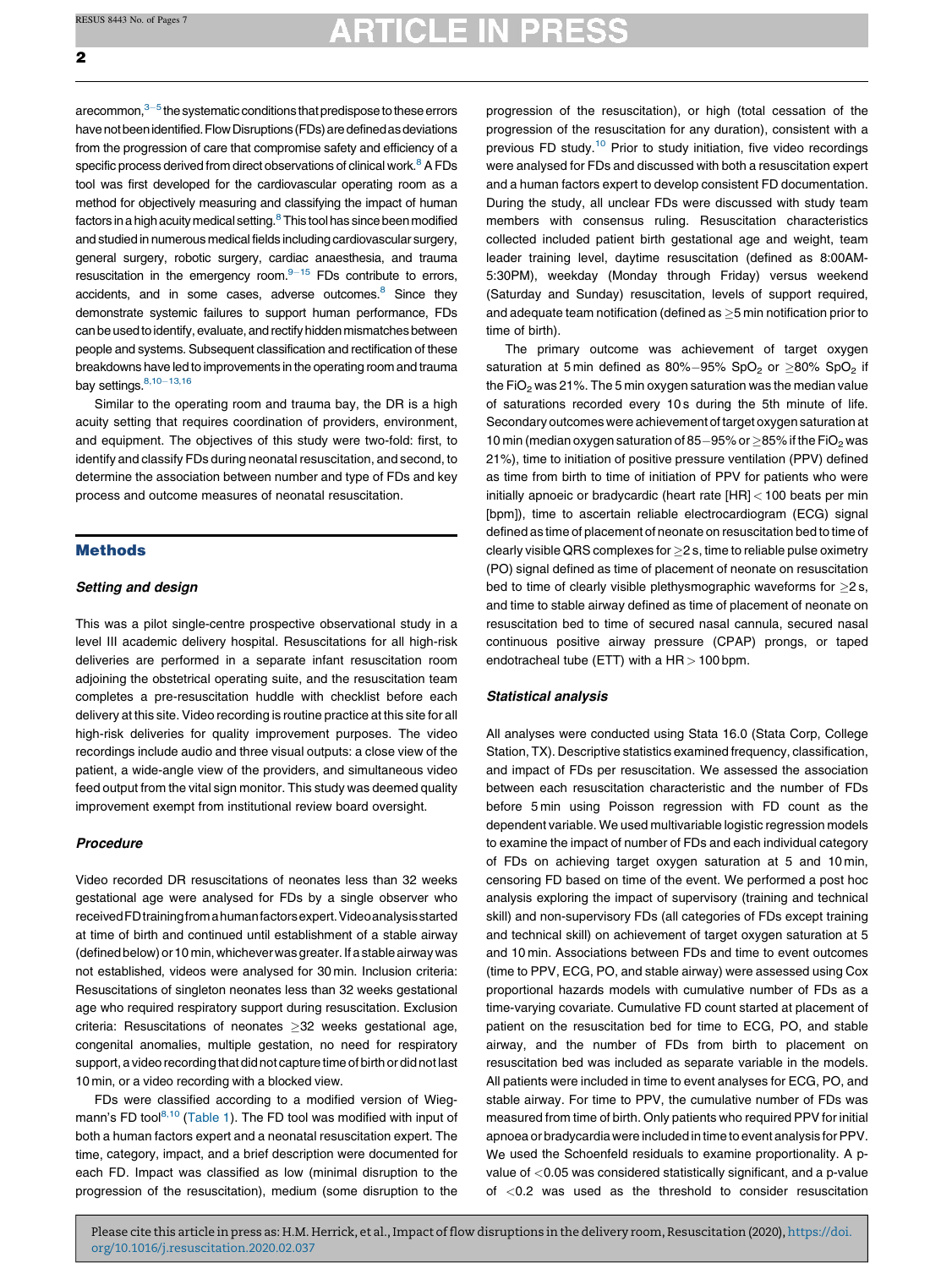<span id="page-2-0"></span>

| Table 1 - Neonatal delivery room flow disruptions. <sup>a</sup>            |                                                                                                                                                                                                                   |                                                                                                                                                                                                                                                                             |  |  |
|----------------------------------------------------------------------------|-------------------------------------------------------------------------------------------------------------------------------------------------------------------------------------------------------------------|-----------------------------------------------------------------------------------------------------------------------------------------------------------------------------------------------------------------------------------------------------------------------------|--|--|
| Flow disruption category                                                   | <b>Definition</b>                                                                                                                                                                                                 | Example                                                                                                                                                                                                                                                                     |  |  |
| Communication                                                              | Disruptions that involve the verbal transitions of information<br>between at least two team members, including lack of<br>acknowledgement or response to communication.                                           | Nurse asks resident to speak up as too many people are<br>talking.                                                                                                                                                                                                          |  |  |
| Coordination                                                               | Disruptions that involve the interaction with some piece of<br>equipment as well as at least one other team member or<br>disruptions where multiple team members are engaged in<br>tasks that hinder one another. | Airway provider has to ask for mask multiple times and<br>ultimately has to grab mask herself because RT has not yet<br>adjusted mask properly/mask is not ready.                                                                                                           |  |  |
| <b>Extraneous interruptions</b>                                            | Disruption occurring during the resuscitation that did not<br>directly pertain to the treatment of the patient and resulted in<br>disruptions of resuscitation flow.                                              | Obstetrician comes in to ask team how baby is doing and<br>when parents can come in to see baby.                                                                                                                                                                            |  |  |
| Equipment-technology-layout                                                | Malfunctions of technologic equipment or delays secondary<br>to layout or equipment design or performance resulting in<br>resuscitation delays.                                                                   | 1) Intubation delayed because light on laryngoscope is not<br>working.<br>2) Cannot adequately see respiratory effort through neo-<br>wrap.<br>3) Nurse has to retrieve airway box which is below<br>resuscitation bed requiring resident to step away from<br>the bedside. |  |  |
| Resource-based issues                                                      | Failure to progress to the next stage of the resuscitation<br>because of a lack of resources available at the resuscitation<br>table.                                                                             | Intubation delayed because appropriately sized endotra-<br>cheal tube is not immediately available.                                                                                                                                                                         |  |  |
| Training <sup>b</sup>                                                      | Training or supervision that hinders the natural progression<br>of the resuscitation.                                                                                                                             | Intubation is delayed because attending is teaching resident<br>how to hold laryngoscope.                                                                                                                                                                                   |  |  |
| Technical skills <sup>b</sup>                                              | Skill-based or decision (thinking) error, including poorly<br>executed tasks, omitted steps, or misinterpretation of<br>relevant information.                                                                     | Medical student did not know how to properly connect the<br>monitor.                                                                                                                                                                                                        |  |  |
| <sup>a</sup> Adapted from Wiegmann's flow disruption tool. <sup>8,10</sup> |                                                                                                                                                                                                                   |                                                                                                                                                                                                                                                                             |  |  |
|                                                                            | <sup>b</sup> Training and technical skills combined represent supervisory flow disruptions.                                                                                                                       |                                                                                                                                                                                                                                                                             |  |  |

characteristic inclusion in the multivariable logistic regression models and Cox proportional hazards models. The study was designed to continue until saturation of types of FDs was achieved, with a minimum sample of 30 resuscitations.

#### **Results**

A total of 32 video recorded neonatal resuscitations were analysed between October 2017 and June 2018 (Supplemental Fig. 1), at which point saturation of types of FDs was achieved. Patient, provider, and resuscitation characteristics are presented in Table 2. The median gestation age was 28.1 weeks and the mean birth weight was 996 g. All neonates received either CPAP or PPV, and the majority of neonates were trialed on CPAP during the resuscitation. Intubation was attempted during nine resuscitations, and seven neonates were successfully intubated. No neonates required chest compressions or adrenaline (epinephrine), and all neonates survived. The median length of analysed resuscitation was 11 min and 35 s (interquartile range [IQR] 10 min 50 s-16 min 11 s).

A mean of 52.6 FDs (standard deviation [SD] 17.9) occurred per resuscitation with a median of 3.7 FD per minute (IQR  $3.4-4.3$ ). Extraneous FDs were the most common type of FD with a mean of 19.5 (SD 7.8) per resuscitation followed by equipment-technologylayout FDs and communication FDs [\(Table](#page-3-0) 3). Frequent extraneous FDs included phone calls, pages, obstetrical team interruptions, and other personnel entering and exiting the DR. Low impact FDs occurred most frequently (mean 44.8, SD 13.8) followed by medium impact and then high impact. [Fig.](#page-3-0) 1 shows the proportion of FD categories by impact. Supplemental Fig. 2 demonstrate the distribution of FDs by

#### Table 2 – Patient and resuscitation characteristics.

| Characteristics                                              | $N = 32$         |
|--------------------------------------------------------------|------------------|
| Gestational age, weeks; median [IQR]                         | 28.1 [25.2-30.7] |
| Birth weight, grams; mean (SD)                               | 995.6 (413.4)    |
| Weekday resuscitation <sup>a</sup> ; n (%)                   | 26 (81.3%)       |
| Daytime resuscitation <sup>b</sup> ; n $(\%)$                | 21 (65.6%)       |
| Team notification $\geq$ 5 min prior to birth; n (%)         | 31 (96.9%)       |
| Role of initial team leader; n (%)                           |                  |
| Fellow                                                       | 19 (59.4%)       |
| Attending                                                    | 12 (37.5%)       |
| NP/PA                                                        | $1(3.1\%)$       |
| Change in leader during resuscitation; n (%)                 | 7(21.9%)         |
| Type of support during resuscitation <sup>c</sup> ; n $(\%)$ |                  |
| Room air                                                     | 5(15.6%)         |
| <b>CPAP</b>                                                  | 29 (90.6%)       |
| <b>PPV</b>                                                   | 28 (87.5%)       |
| Intubation attempt                                           | $9(28.1\%)$      |
| Successful intubation                                        | 7(21.9%)         |
| <b>Chest compression</b>                                     | $\Omega$         |
| Adrenaline (epinephrine)                                     | $\Omega$         |

IQR = interquartile range, SD = standard deviation NP/PA = nurse practitioner/physician's assistant, CPAP= continuous positive airway pressure, PPV = positive pressure ventilation.

a Defined as Monday through Friday.

b Defined as 8:00 AM through 5:30 PM.

<sup>c</sup> Support at any time during resuscitation, can select multiple.

minute of resuscitation. None of the resuscitation characteristics were statistically significantly associated with the number of FDs (data not shown).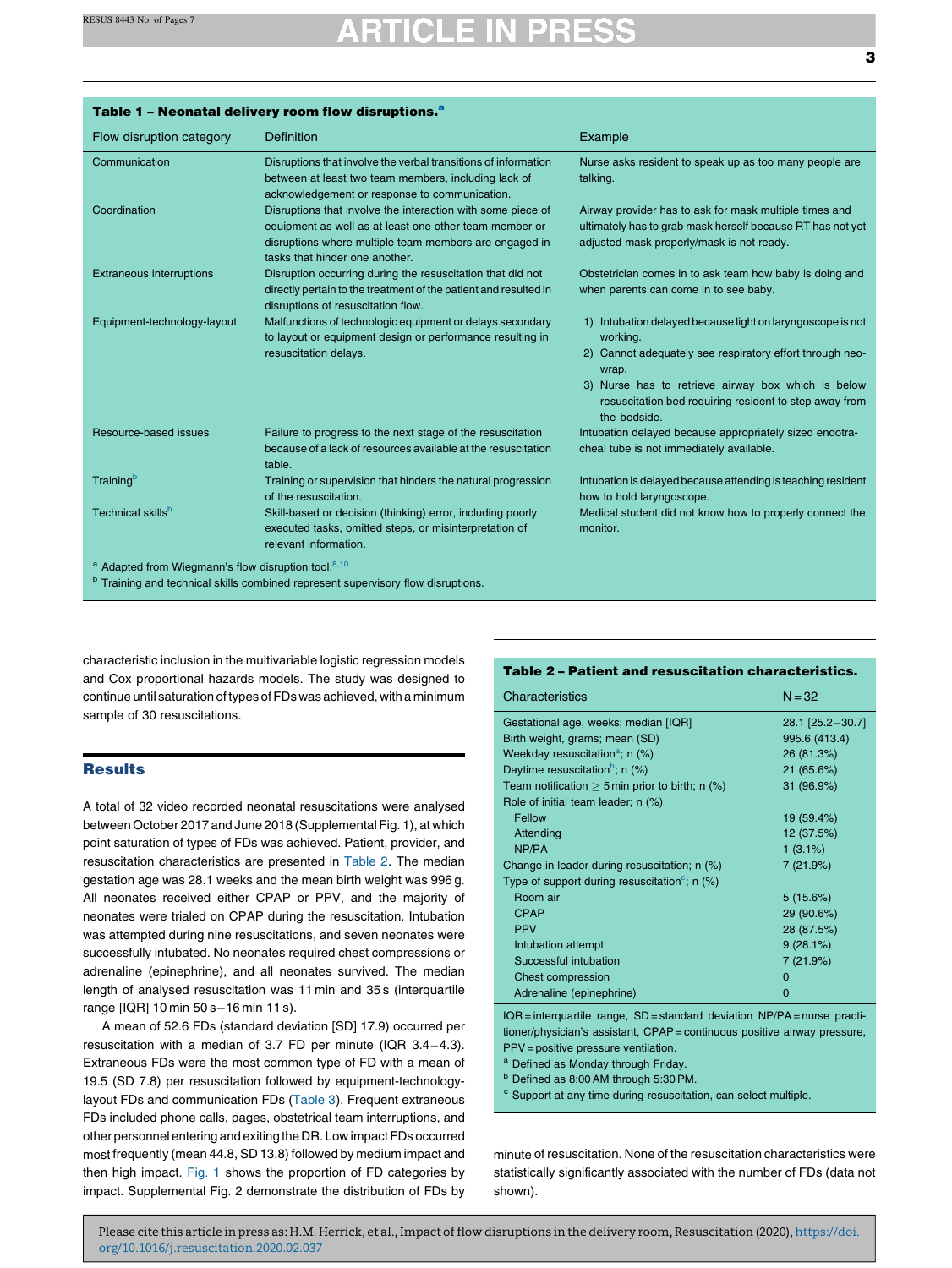<span id="page-3-0"></span>4

#### Table 3 - Frequency, classification, and impact of flow disruptions.

|                                                                                 | Count per resuscitation |  |  |
|---------------------------------------------------------------------------------|-------------------------|--|--|
| Total flow disruptions; mean (SD)                                               | 52.6 (17.9)             |  |  |
| Category of flow disruptions                                                    |                         |  |  |
| Extraneous; mean (SD)                                                           | 19.5(7.8)               |  |  |
| Equipment, technology, & layout; mean (SD)                                      | 13.9(6.3)               |  |  |
| Communication; median [IQR]                                                     | $9.5$ [5 $-14$ ]        |  |  |
| Coordination; mean (SD)                                                         | 4.1(2.3)                |  |  |
| Resource; mean (SD)                                                             | 2.3(1.9)                |  |  |
| Technical skill; median [IQR]                                                   | $1 [0.5 - 2]$           |  |  |
| Training; median [IQR]                                                          | $0 [0 - 1]$             |  |  |
| Impact of flow disruptions                                                      |                         |  |  |
| High impact; median [IQR]                                                       | $1$ [0-3.5]             |  |  |
| Medium impact; mean (SD)                                                        | $4 [2 - 6]$             |  |  |
| Low impact; mean (SD)                                                           | 44.8 (13.8)             |  |  |
| $FD =$ flow disruption, $SD =$ standard deviation, $IQR =$ interquartile range. |                         |  |  |

Patient and process outcomes are presented in Table 4. Target oxygen saturation at 5 and 10 min were achieved in 41% and 75% of the resuscitations respectively. Only 22 of the 32 neonates required PPV for initial apnoea or bradycardia. Reliable ECG and PO signals were achieved in 30 and 32 resuscitations respectively. All providers established a stable airway during the video assessment, with the exception of one resuscitation in which the patient remained on bagmask CPAP due to equipment malfunction.

In multivariable logistic regression accounting for patient gestation and team leader training level, increasing FDs was associated with lower odds of achieving target oxygen saturation at 5 min (adjusted Odds Ratio [aOR] 0.92, 95 % confidence interval

### Table 4 – Patient and process outcomes.

|                                                                                              | $N = 32$               |
|----------------------------------------------------------------------------------------------|------------------------|
| Target oxygen saturation at 5 min; n (%)                                                     | 13 (40.6%)             |
| Target oxygen saturation at 10 min; n (%)                                                    | 24 (75%)               |
| Time to PPV, seconds <sup>a</sup> ; median [IQR]                                             | 49 $[35-67]$ N = 22    |
| Time to ECG signal, seconds <sup>b</sup> ; median [IQR]                                      | 86 $[53 - 223]$ N = 30 |
| Time to PO signal, seconds <sup>c</sup> ; median [IQR]                                       | 78 [62-121]            |
| Time to stable airway, seconds <sup>d</sup> ; mean (SD)                                      | 653 [446-983] $N = 31$ |
| $PPV =$ positive pressure ventilation, $IQR =$ interquartile range, $ECG =$ elec-            |                        |
| trocardiogram, PO = pulse oximetry, SD = standard deviation.                                 |                        |
| <sup>a</sup> Defined as time of birth to initiation of PPV if initially apneic or Heart Rate |                        |
| $(HR)$ < 100 beats per minute (bpm).                                                         |                        |
| <sup>b</sup> Defined as time of placement on resuscitation bed to time of clearly visible    |                        |
| QRS complexes with reading for $\geq$ 2 s.                                                   |                        |
| <sup>c</sup> Defined as time of placement on resuscitation bed to time of clearly visible    |                        |
| plethysmographic waveforms with reading for $\geq$ 2 s.                                      |                        |
| <sup>d</sup> Defined as time of placement of neonate on resuscitation bed to time of         |                        |
| secured nasal cannula, secured nasal continuous positive airway pressure                     |                        |
| (CPAP), or taped endotracheal tube (ETT) with a $HR > 100$ bpm.                              |                        |

[CI]  $0.80-1.05$ ) and 10 min (aOR 0.94, 95% CI 0.84-1.05), although not significant [\(Table](#page-4-0) 5). In post-hoc analysis, nonsupervisory FDs were associated with an aOR of 0.90 (95% CI 0.79  $-1.03$ ) and 0.93 (95% CI 0.83 $-1.05$ ) of achieving target oxygen saturations at 5 and 10 min respectively. Supervisory FDs were associated with an aOR of 1.62 (95% CI 0.76-3.46) and 1.10 (95% CI  $0.66-1.85$ ) of achieving target oxygen saturations at 5 and 10 min respectively.

In multivariable Cox proportional hazards model accounting for gestational age and team leader training level, FDs were associated

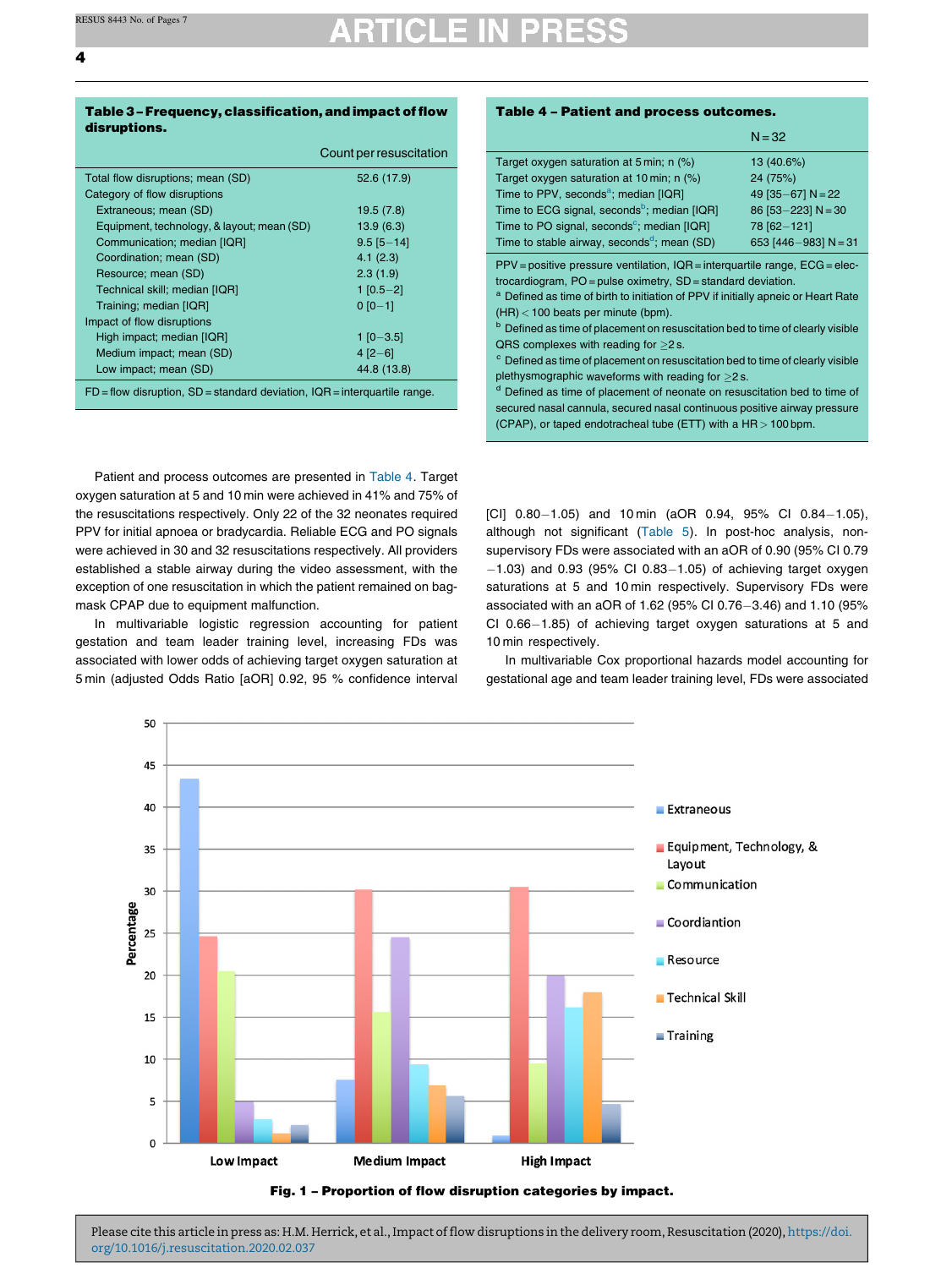## **ARTICLE IN PRESS**

<span id="page-4-0"></span>Target oxygen saturation at 5 min

|                                    | aOR (95% CI)         | P-value |  |
|------------------------------------|----------------------|---------|--|
| <b>Total flow disruptions</b>      | $0.92(0.80 - 1.05)$  | 0.2     |  |
| Category of flow disruptions       |                      |         |  |
| Extraneous                         | $0.82(0.61 - 1.11)$  | 0.21    |  |
| Equipment, technology, & layout    | $0.91(0.72 - 1.14)$  | 0.41    |  |
| Communication                      | $0.98(0.81 - 1.19)$  | 0.86    |  |
| Coordination                       | $0.63(0.34 - 1.17)$  | 0.14    |  |
| Resource                           | $0.94(0.43 - 2.04)$  | 0.88    |  |
| <b>Technical skill</b>             | $4.82(0.87 - 26.5)$  | 0.07    |  |
| Training                           | $1.24(0.54 - 2.83)$  | 0.61    |  |
| Target oxygen saturation at 10 min |                      |         |  |
|                                    |                      |         |  |
|                                    | aOR (95% CI)         | P-value |  |
| <b>Total flow disruptions</b>      | $0.94(0.84 - 1.05)$  | 0.28    |  |
| Category of flow disruptions       |                      |         |  |
| Extraneous                         | $0.98(0.82 - 1.16)$  | 0.79    |  |
| Equipment, technology, & layout    | $0.93(0.76 - 1.13)$  | 0.45    |  |
| Communication                      | $0.93(0.78 - 1.11)$  | 0.43    |  |
| Coordination                       | $0.95(0.59 - 1.52)$  | 0.83    |  |
| Resource                           | $0.56(0.26 - 1.21)$  | 0.14    |  |
| <b>Technical skill</b>             | $0.82(0.38 - 1.78)$  | 0.62    |  |
| Training                           | $2.13(0.43 - 10.62)$ | 0.36    |  |

with an adjusted hazards ratio (aHR) for time to PPV of 1.12 (95% CI  $0.97-1.3$ ),  $0.90$  ( $95\%$  CI 0.80 $-1.02$ ) for time to ECG signal, 1.02 ( $95\%$ CI 0.90 $-1.16$ ) for time to PO signal, and 0.97 (95% CI 0.94 $-1.01$ ) for time to stable airway.

#### **Discussion**

To our knowledge, this is the first study to characterize FDs and to assess the impact of FDs in the DR. FDs occurred frequently during neonatal resuscitation, with a mean of 52.6 FD per resuscitation and a median of 3.7 FD per minute. The number of FDs was not significantly associated with the primary outcome of achieving target oxygenation saturation at 5 min or other secondary process and outcome measures.

The rate of FDs reported in this study is higher than those reported in the operating room and trauma bay. The increased rates of FDs seen in our study may be due to the fact we used video review rather than direct in-person observation which allowed repeated in-depth analysis of the videos, minimizing the potential for missed FDs. The rates of FDs documented in studies using video review are higher than studies using direct in-person observation.  $8-13,15,17-23$  [Additionally,](#page-5-0) while the DR shares some similarities with the operating room and trauma bay, neonatal resuscitation may be intrinsically different from operations and trauma stabilization. Neonatal resuscitation is a brief, high intensity act with an extremely small patient necessitating a constrained working space. FDs reported in operating rooms are primarily from non-emergent cases. In the trauma bay, higher acuity trauma cases were associated with an increased number of FDs.<sup>[10,11](#page-5-0)</sup>

Extraneous FDs, interruptions not pertaining to the actual resuscitation, were the most common FDs followed by equipmenttechnology-layout FDs. This is consistent with the majority of FD literature, where extraneous FDs or layout FDs occurred most frequently[.9,12,15,18,](#page-5-0)20,22 Low impact FDs [comprised](#page-6-0) the majority of FDs, but at least one high or medium impact FD occurred in each resuscitation. While the lower rate of high and medium FDs is reassuring, there is growing literature that minor disruptive events may cluster together and predispose to major adverse events.<sup>8,24,25</sup> In [one](#page-5-0) study of 28 video recorded operations, the rate of major FDs increased linearly with increasing rate of minor FDs[.15](#page-6-0)

While this pilot study was not powered to detect a significant association between FDs and primary or secondary outcomes, interesting trends and themes emerged. Although not significant, there was a trend toward decreased odds of achieving target oxygen saturations as the number of FDs increased at both 5 and 10 min of life. Further, types of FDs varied by impact. Extraneous interruptions were the most common low impact FD, while equipment-technology-layout FDs and coordination FDs were the most common medium and high impact FDs.

Additionally, the number and impact of types of FDs varied by timing during the resuscitation. FD rates were the highest in the first 3 min of resuscitation. Coordination FDs had the lowest aOR of achieving 5 min target oxygen saturation, while resource FDs had the lowest aOR of achieving 10 min target oxygen saturation. Coordination FDs may have a higher impact during the initial stages of resuscitation when multiple tasks are performed concurrently: placement of neonate on the resuscitation bed, performing thermoregulation manoeuvres, application of ECG and PO leads, assessment of initial HR and breathing, and initiation of respiratory support. Resource FDs seemed to have a larger impact later, when the resuscitation progressed to require equipment not readily available at the bedside. There may be time-sensitive or task-sensitive periods during resuscitation that are more vulnerable to specific types of FDs. The variation in impact by FD type and timing has implications for future intervention design.

Lastly, it appears that not all FDs are harmful, and certain FDs may be necessary. Both training and technical skill FDs had a trend toward increased odds of achieving target 5 min oxygen saturation. Training FDs, defined as training or supervision that hinders the natural progression of the resuscitation, may have improved resuscitation techniques of trainees and increased the likelihood of achieving target saturations. Technical skill FDs are skill-based or decision errors, including poorly executed tasks, omitted steps, or misinterpretation of relevant information. It is possible technical skill FDs were more often recognized when corrected, and thus it was the correction that was protective rather than the FD. The trend towards increased odds of achieving target 5 min oxygenation saturation led to the post hoc analysis of supervisory and non-supervisory FDs. This is consistent with a prior FD study which grouped technical skills and training FDs into supervisory FDs.<sup>[8](#page-5-0)</sup>

Our study has several strengths. The study site has a wellestablished video recording program for DR resuscitations. Video recording allowed repeated analysis to minimize risk of missed FDs. This also minimized the risk of the Hawthorne effect given video recording is routine practice at the study site, and the study team was not physically present to observe during resuscitations. Additionally, the study was designed and executed with oversight by a DR resuscitation expert with experience studying resuscitation and a human factors expert with experience studying FDs in other high acuity settings.

For this study, we adapted a human factors tool that was originally designed forthe cardiovascular operating room and not specifically for neonatal resuscitation. This tool has previously been adapted and used successfully in multiple other high acuity setting including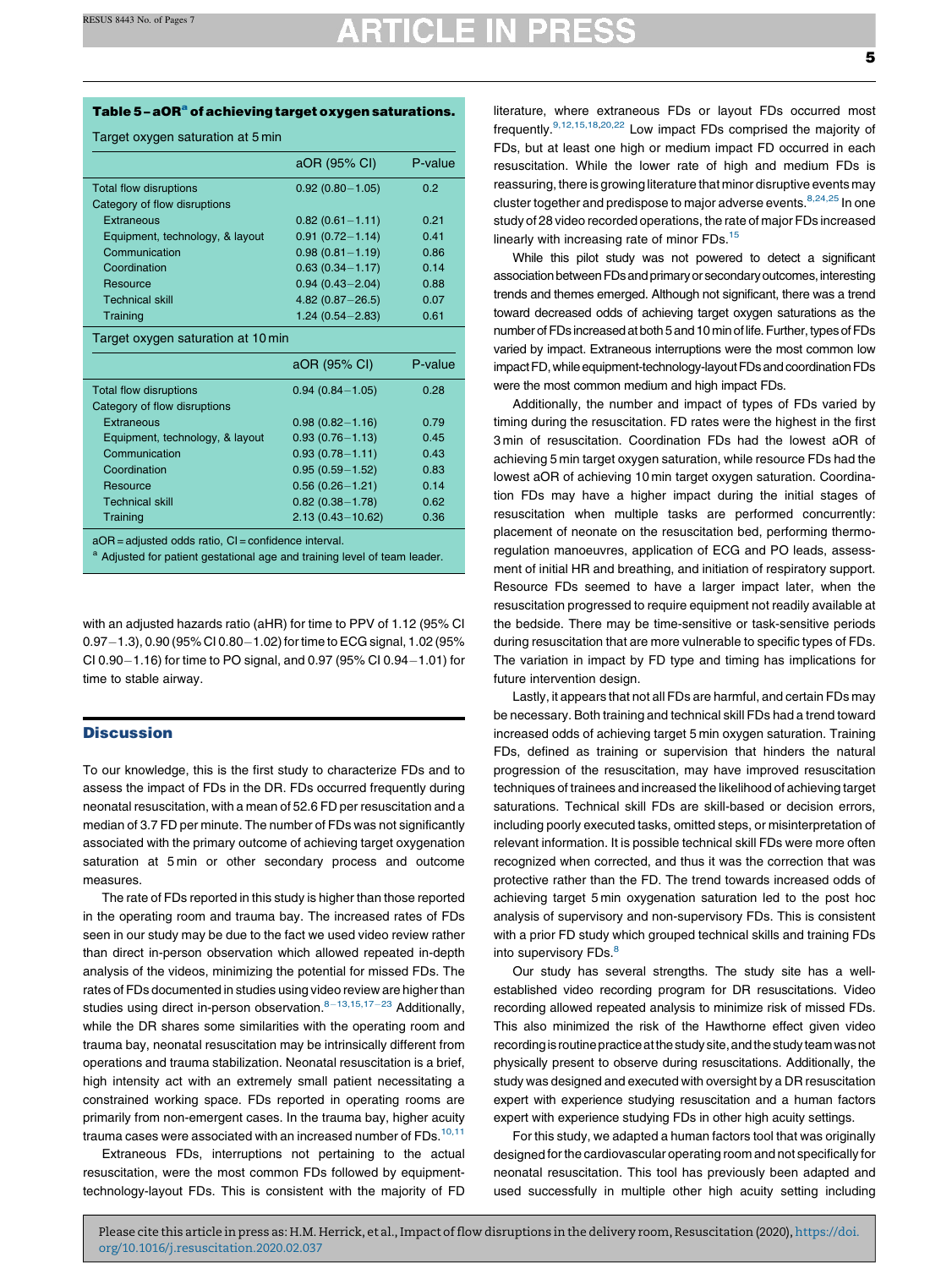## **ARTICLE IN PRESS**

<span id="page-5-0"></span>general surgery, trauma resuscitation, and anaesthesia.<sup>9-15</sup> We worked collaboratively with a human factors expert and a neonatal resuscitation expert to refine the tool to be applicable to neonatal resuscitation. While we believe this tool is generalizable to neonatal resuscitation, future directions include qualitatively examining these FDs to determine underlying themes that may be unique to neonatal resuscitation and may contribute to the design of a neonatal resuscitation specific FD tool.

We also acknowledge study limitations. As previously stated, this study was not powered to detect significant associations between FDs and primary and secondary outcomes. A larger study must be conducted to adequately assess these outcomes. A single observer analysed videos for FDs, introducing the possibility of bias. To minimize this risk of bias, the observer conducted five video reviews prior to study initiation, and all unclear FDs were discussed with study team members with consensus ruling during the study period. The study was conducted at a single academic level III delivery hospital and thus the findings from this study may not be applicable to all DRs. Lastly, we acknowledge the potential for selection of more expected deliveries as we only included resuscitations with a clear time of birth. Less expected deliveries may have additional FDs given lack of time for team preparation.

Despite these limitations, this study contributes to using a novel tool to identify both universal and site specific targets for quality improvement. Measuring FDs during neonatal resuscitation has the potential to reveal common and impactful people-system breakdowns. Future multicentre studies must be conducted to discover the degree to which neonatal resuscitation FDs vary across sites.

#### **Conclusions**

Measuring FDs in the DR is a feasible way to measure the impact of human factors in the DR. FDs are common occurrences during DR resuscitation. Measuring FDs has the potential to reveal modifiable factors and practices in the DR to streamline neonatal resuscitation performance and ultimately improve patient care.

#### Conflicts of interest

None.

### Funding

This project is supported by the American Academy of Pediatrics 2017 Neonatal Resuscitation Program Young Investigator Award.

H.H. is supported by a National Institutes of Child Health and Human Development (NICHD) Training Grant (T32HD060550-09). S.L. is supported by Agency for Healthcare Research and Quality (AHRQ) (R01HS023538,R01HS023806, R01HD084819) and the Harriet and Ronald Lassin Endowed Chair in Pediatric Neonatology. K.C. is supported by AHRQ (R01HS0246491, R18HS026625) and the Medical University of South Carolina SmartState Endowed Chair in Clinical Practice and Human Factors. E.F. is supported by a NICHD Career Development Award (K23HD084727).

Funding sources had no role in the study design, collection, analysis, or interpretation of data, in the writing of the manuscript, or in the decision to submit the manuscript for publication.

#### CRediT authorship contribution statement

Heidi M. Herrick: Conceptualization, Formal analysis, Investigation, Data curation, Writing - original draft, Writing - review & editing, Visualization, Funding acquisition. Scott Lorch: Methodology, Formal analysis, Writing - review & editing. Jesse Y. Hsu: Methodology, Formal analysis, Writing - review & editing. Kenneth Catchpole: Conceptualization, Writing - review & editing. Elizabeth E. Foglia: Conceptualization, Methodology, Writing - review & editing, Supervision, Funding acquisition.

#### Appendix A. Supplementary data

Supplementary material related to this article can be found, in the online version, at doi[:https://doi.org/10.1016/j.resuscitation.2020.](https://doi.org/10.1016/j.resuscitation.2020.02.037) [02.037](https://doi.org/10.1016/j.resuscitation.2020.02.037).

#### R E F E R E N C E S

- 1. Weiner G, editor. Textbook of neonatal resuscitation (NRP). 7th ed. American Academy of Pediatrics; 2016. [https://ebooks.](https://ebooks.aappublications.org/content/9781610020251/9781610020251) [aappublications.org/content/9781610020251/9781610020251](https://ebooks.aappublications.org/content/9781610020251/9781610020251).
- 2. International Ergonomics Association. Definition and domains of ergonomics. (Accessed 23 September 2019, at [www.iea.cc](http://www.iea.cc)).
- 3. Yamada NK, Yaeger KA, Halamek LP. Analysis and [classification](http://refhub.elsevier.com/S0300-9572(20)30103-9/sbref0015) of errors made by teams during neonatal resuscitation. [Resuscitation](http://refhub.elsevier.com/S0300-9572(20)30103-9/sbref0015) 2015:96:109-13.
- 4. Carbine DN, Finer NN, Knodel E, Rich W. Video [recording](http://refhub.elsevier.com/S0300-9572(20)30103-9/sbref0020) as a means of evaluating neonatal resuscitation [performance.](http://refhub.elsevier.com/S0300-9572(20)30103-9/sbref0020) Pediatrics 2004;106:654-8, [doi:http://dx.doi.org/10.1542/peds.106.4.654](http://refhub.elsevier.com/S0300-9572(20)30103-9/sbref0020).
- 5. Thomas EJ, Sexton JB, Lasky RE, [Helmreich](http://refhub.elsevier.com/S0300-9572(20)30103-9/sbref0025) RL, Crandell DS, Tyson J. [Teamwork](http://refhub.elsevier.com/S0300-9572(20)30103-9/sbref0025) and quality during neonatal care in the delivery room. J Perinatol 2006;26:163-9, [doi:http://dx.doi.org/10.1038/sj.](http://refhub.elsevier.com/S0300-9572(20)30103-9/sbref0025) [jp.7211451.](http://dx.doi.org/10.1038/sj.jp.7211451)
- 6. Yamada NK, Fuerch JH, Halamek LP. Impact of [standardized](http://refhub.elsevier.com/S0300-9572(20)30103-9/sbref0030) [communication](http://refhub.elsevier.com/S0300-9572(20)30103-9/sbref0030) techniques on errors during neonatal resuscitation. J Investig Med 2014;62:266-7 [doi:10.231/JIM.0000000000000033.](http://refhub.elsevier.com/S0300-9572(20)30103-9/sbref0030)
- 7. Finer NN, Rich W, [Halamek](http://refhub.elsevier.com/S0300-9572(20)30103-9/sbref0035) LP, Leone TA. The delivery room of the future. Clin Perinatol 2012;39:931-9, [doi:http://dx.doi.org/10.1016/j.](http://refhub.elsevier.com/S0300-9572(20)30103-9/sbref0035) [clp.2012.09.014](http://dx.doi.org/10.1016/j.clp.2012.09.014).
- 8. [Wiegmann](http://refhub.elsevier.com/S0300-9572(20)30103-9/sbref0040) DA, ElBardissi AW, Dearani JA, Daly RC, Sundt TM. Disruptions in surgical flow and their [relationship](http://refhub.elsevier.com/S0300-9572(20)30103-9/sbref0040) to surgical errors: an exploratory investigation. Surgery [2007;142:658](http://refhub.elsevier.com/S0300-9572(20)30103-9/sbref0040)-65, doi:http://dx. [doi.org/10.1016/j.surg.2007.07.034.](http://dx.doi.org/10.1016/j.surg.2007.07.034)
- 9. Souders C, Catchpole K, [Hannemann](http://refhub.elsevier.com/S0300-9572(20)30103-9/sbref0045) A, et al. Flow disruptions in abdominal [sacrocolpopexy:](http://refhub.elsevier.com/S0300-9572(20)30103-9/sbref0045) does robotic surgery introduce unforeseen challenges for surgeons? Int [Urogynecol](http://refhub.elsevier.com/S0300-9572(20)30103-9/sbref0045) J Pelvic Floor Dysfunct [2014;25:S160](http://refhub.elsevier.com/S0300-9572(20)30103-9/sbref0045)-1.
- 10. Shouhed D, Blocker R, Gangi A, et al. Flow [disruptions](http://refhub.elsevier.com/S0300-9572(20)30103-9/sbref0050) during trauma care. World J Surg 2014;38:31421, [doi:http://dx.doi.org/10.1007/](http://refhub.elsevier.com/S0300-9572(20)30103-9/sbref0050) [s00268-013-2306-0](http://dx.doi.org/10.1007/s00268-013-2306-0).
- 11. Catchpole K, Ley E, Wiegmann D, et al. A human factors [subsystems](http://refhub.elsevier.com/S0300-9572(20)30103-9/sbref0055) approach to trauma care. JAMA Surg [2014;149:962](http://refhub.elsevier.com/S0300-9572(20)30103-9/sbref0055)-8, doi:http://dx. [doi.org/10.1001/jamasurg.2014.1208.](http://dx.doi.org/10.1001/jamasurg.2014.1208)
- 12. Palmer G, [Abernathy](http://refhub.elsevier.com/S0300-9572(20)30103-9/sbref0060) JH, Swinton G, et al. Realizing improved patient care through [human-centered](http://refhub.elsevier.com/S0300-9572(20)30103-9/sbref0060) operating room design: a human factors methodology for observing flow disruptions in the [cardiothoracic](http://refhub.elsevier.com/S0300-9572(20)30103-9/sbref0060) operating room. Anesthesiology 2013;119:1066-77, [doi:http://dx.doi.](http://refhub.elsevier.com/S0300-9572(20)30103-9/sbref0060) [org/10.1097/ALN.0b013e31829f68cf](http://dx.doi.org/10.1097/ALN.0b013e31829f68cf).
- 13. Parker SEH, Laviana AA, Wadhera RK, [Wiegmann](http://refhub.elsevier.com/S0300-9572(20)30103-9/sbref0065) DA, Sundt TM. Development and evaluation of an [observational](http://refhub.elsevier.com/S0300-9572(20)30103-9/sbref0065) tool for assessing surgical flow disruptions and their impact on surgical [performance.](http://refhub.elsevier.com/S0300-9572(20)30103-9/sbref0065)